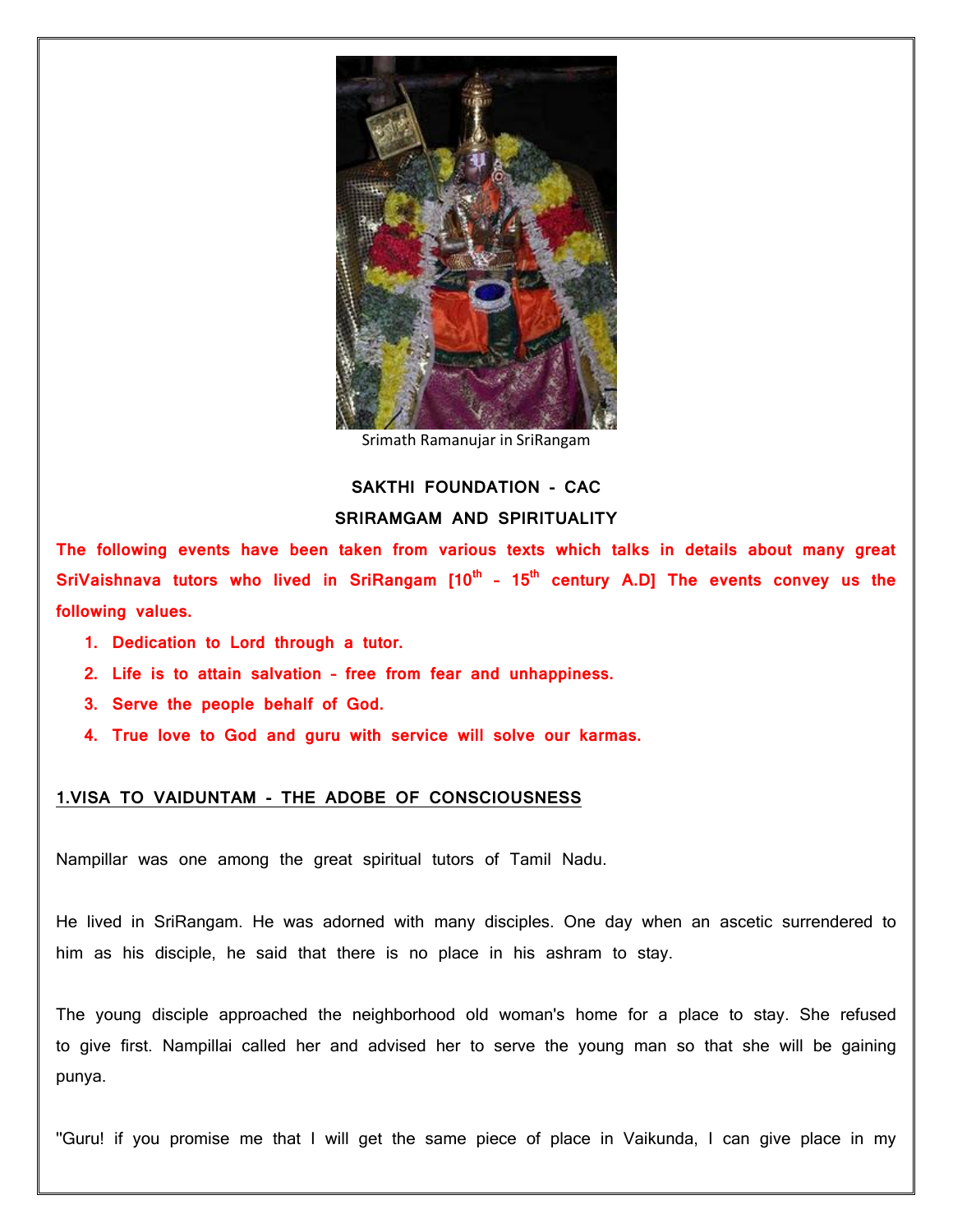

home to this boy!" - She replied.

''Ho, sure! Please offer this letter which I am writing to Lord of Vaikunda behalf of bahavath Ramanuja! He will grant your wish!'' says Nampillai.

He wrote a recomendation letter to Paramapadhanadhan [alwars shrine near Chandra Pushkarini in SriRangam]

The old lady also offered that letter with total surrender to her acharya and Lord. On the third day she shed her body. Photo: Lord Ranganatha – utsava moorthy

 $\mathcal{L}_\text{max}$  , and the contract of the contract of the contract of the contract of the contract of the contract of

### **2. Meaning for Lord Ranganadha's form**

Pattar was one among the great tutors lived in SriRangam. One day he was having darshar of Lord Ranganadhar. Appillai [his student] asked a question.

''Dear teacher! Why Lord is pointing his right hand to his head and left hand to his feet?''

 $\frac{1}{2}$  ,  $\frac{1}{2}$  ,  $\frac{1}{2}$  ,  $\frac{1}{2}$  ,  $\frac{1}{2}$  ,  $\frac{1}{2}$  ,  $\frac{1}{2}$  ,  $\frac{1}{2}$  ,  $\frac{1}{2}$  ,  $\frac{1}{2}$  ,  $\frac{1}{2}$  ,  $\frac{1}{2}$  ,  $\frac{1}{2}$  ,  $\frac{1}{2}$  ,  $\frac{1}{2}$  ,  $\frac{1}{2}$  ,  $\frac{1}{2}$  ,  $\frac{1}{2}$  ,  $\frac{1$ 

''Good! His right hand is pointing his head which is the state of being conscious. This state can be achieved only by humbleness and true surrender. This is denoted by his left hand. By surrendering to his feet, when we serve the world our karma will be dissolved!'' - Pattar

#### **3. Lava - Kusa recited like this...**

Once St.Ramanujar listened to Pattar's discourses upon upanishads and gave him the title ''Vedantha acharya''. This encouraged Pattar to further talk in depth about Namalwar's Thiruvaimozhi.

Lord Ranganadha appeared in the awareness of few great priests in SriRangam and asked them to crown Ramanujar as ''King of SriVaishnavism'' and Pattar as ''Prince of SriVaishnavism''.

On that day Ramanujar asked Pattar and his younger brother SriRama Pillai to recite Valmeki Ramayanam. Both of them started reciting with perfect tune and made many to shift them self into the awareness. Ramanujar was spilling tears. After the session they asked him to comment about the recitation.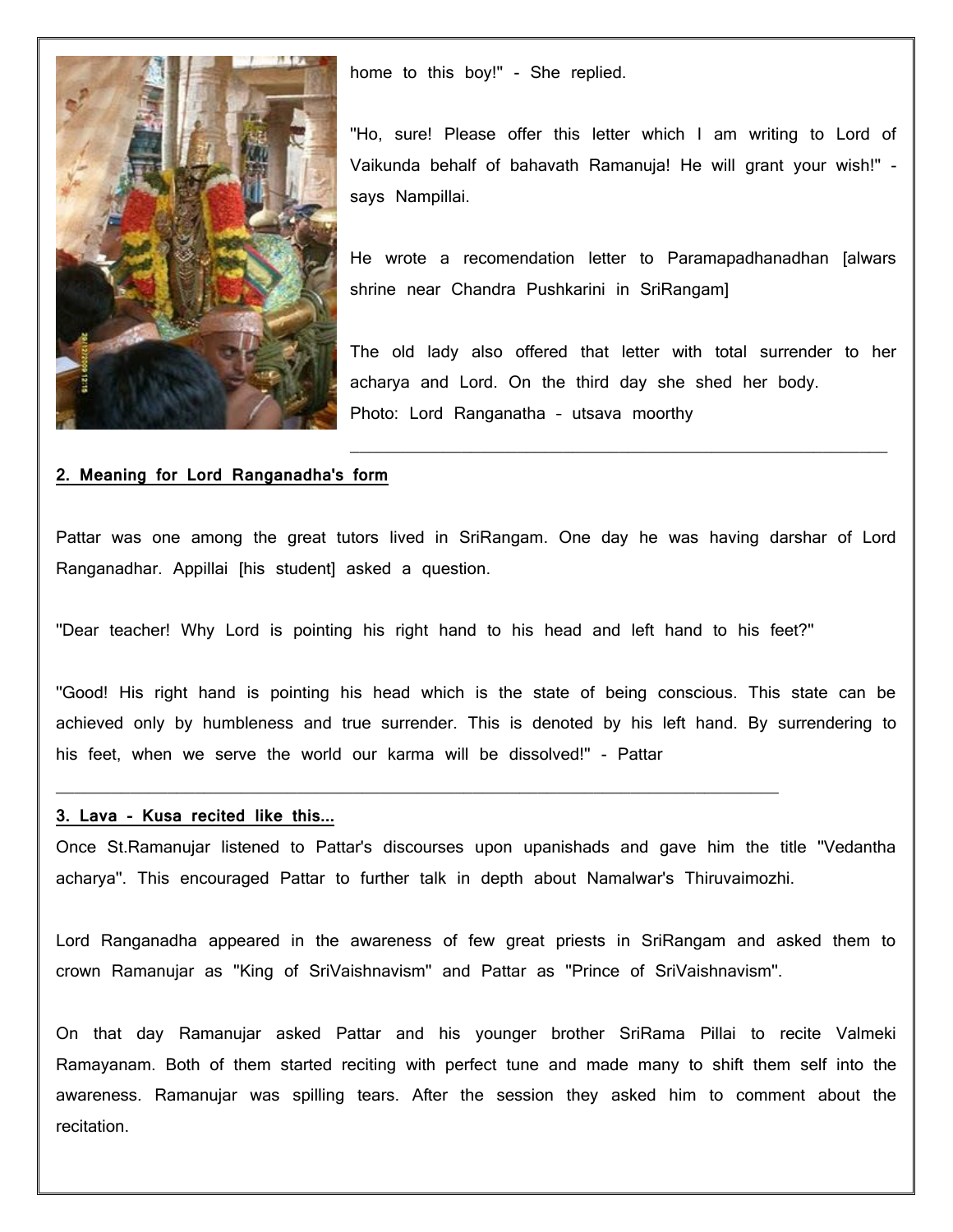

**''Lava Kusa recited like this in Ayodhya before my Lord''**  calmly said the saint. Many could not understand. He was the incarnation of Laxmana known?

 $\mathcal{L}_\text{max}$  , and the contract of the contract of the contract of the contract of the contract of the contract of

#### **4. ''I am fortune to touch a King cobra''**

A group of temple officials who were jealous of Pattar blamed him for a theft. They asked him to open and put his hand inside a copper pot which has a king cobra. Pattar was very happy to do it. His disciples asked why?

''It is very auspicious to touch a cobra, because he is the mat for my Lord. He is the foot wear for my Lord. He becomes his shade when he walks and also a pillow when he sleeps in ocean. He becomes a throne when he seats. So

today Lord has given the great fortune to touch him.'' – says Pattar

This came out of his awareness. The jealousy men apologized him and left. In this case the guru has not discriminated the cobra – his self and parama sathya – universal truth.

Photo: Lord Ranganatha – utsava moorthy

### **5. How to dissolve previous birth's karma – effects for our sins?**

 $\mathcal{L}_\mathcal{L} = \mathcal{L}_\mathcal{L} = \mathcal{L}_\mathcal{L} = \mathcal{L}_\mathcal{L} = \mathcal{L}_\mathcal{L} = \mathcal{L}_\mathcal{L} = \mathcal{L}_\mathcal{L} = \mathcal{L}_\mathcal{L} = \mathcal{L}_\mathcal{L} = \mathcal{L}_\mathcal{L} = \mathcal{L}_\mathcal{L} = \mathcal{L}_\mathcal{L} = \mathcal{L}_\mathcal{L} = \mathcal{L}_\mathcal{L} = \mathcal{L}_\mathcal{L} = \mathcal{L}_\mathcal{L} = \mathcal{L}_\mathcal{L}$ 

Ammani alwar was a Vaishnavite. He came and surrendered to Pattar after crossing 200 miles from his home town. He was so tired. The guru asked him to take some rest. But he said that the life is uncertain and he requested the guru to give him the initiation immediately.

''what is the purpose for you to have a spiritual initiation through me?'' – Pattar

''Acharya! I need to dissolve all my bad karmas and their effects!''

''I will give you a hymns from Namalwar's Thiruvaimozhi. In this song Alwar has given the clear way to shed our karma. By dedicating to Lord and serving the people with selflessness we can dissolve our karmas and attain salvation'' – Pattar

### **6. Exemption from daily duties**

It was a festival time in SriRangam. Lord Namperumal [Utsava moorthy – Lord for procession] was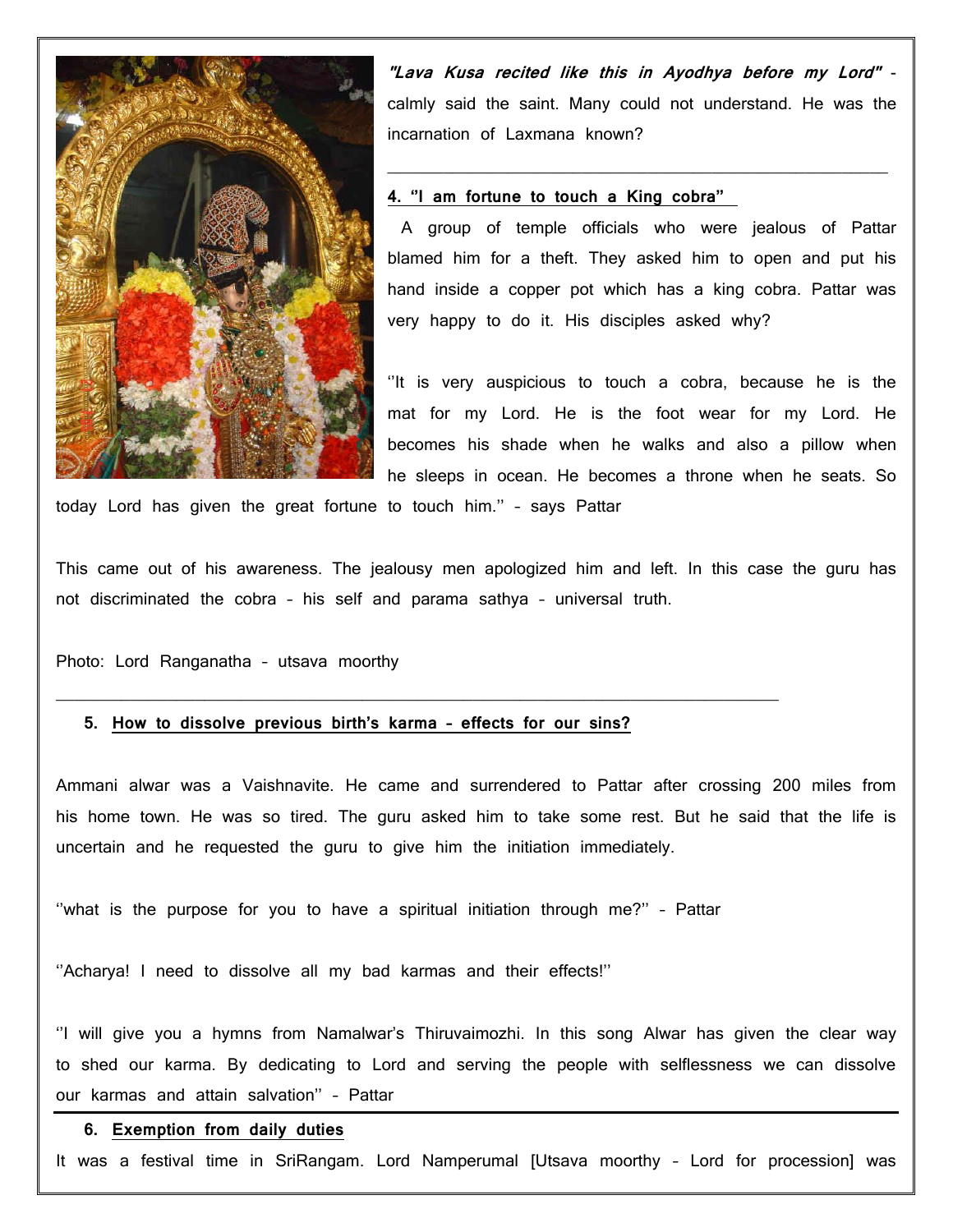

seated outside of the temple in a coconut grove. It was summer. It was very hot also. Pattar was fanning to Lord and he has lost himself in doing that service to him. It was slowly darkening.

"Sir, it is time for your evening rituals in our ashram!" - A student

Photo: Nam Alwar Moksham festival

''Thanks for making me to remember. But you all have to know that true service directly to God and his devotees can exempt a man from his daily duties. In Vishnu purana Lord says that there are 1000s of Maharishies waiting to perform that man's rituals still

he is selfless in his actions.'' – Pattar

#### **7. How can we transform our mind?**

- The objective of the mind must be Lord's feet.
- To attain Lord, we must first listen and follow our spiritual teacher's lessons.
- Read great scriptures and understand various aspects.
- Focus in Ramayanam and try to connect yourself with Rama's character.
- Hymns of true devotees will transform our mind when we recite with real love and dedication.

These were the simple ways shown by Nampillai to his huge number of disciples who used to meet him in SriRangam.

#### **8. Why we need to worship only one God?**

This was question asked by a student to Nampillai.

''There is only one sathya – truth which is being manifested as many Gods. All these are nothing but the various forms of energy. There is no harm in worshipping them. But when we depend upon many Gods we are again pulled back to materialistic pleasures. One who is interested in having a comfortable materialistic life has to worship all these energy forms to increase his selftual energy.

Every God is having own energy pattern. The process of transformation also varies. If we wish to attain salvation and get rid of birth-death cycle it is better to focus in one God. Try to understand the whole spiritual lessons based on that particular God and follow the life.''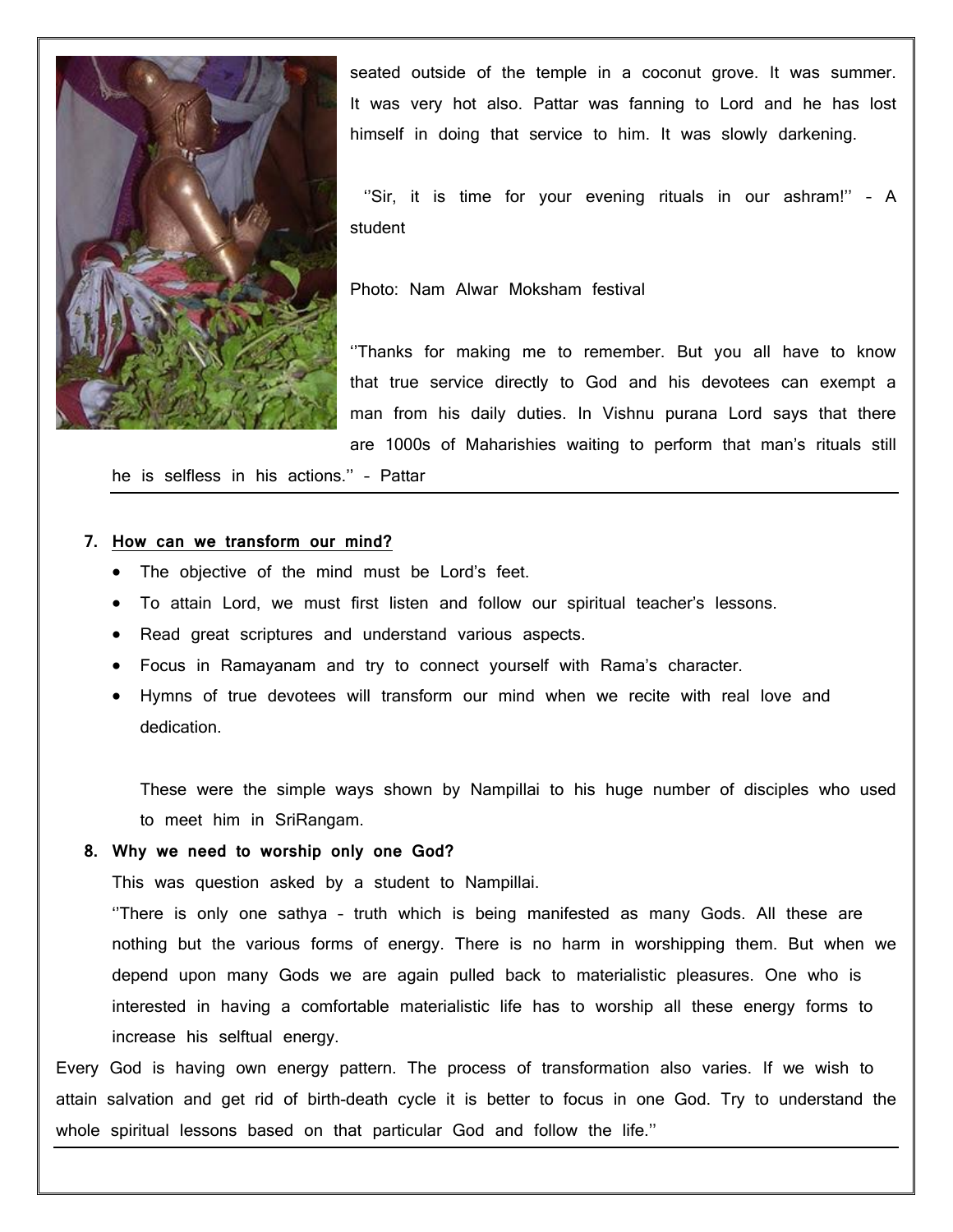

### **9.**

### **10. What is surrender to lord?**

Once Pattar with his disciples had sacred bath in Sethukarai and worshipped Ram Sethu. While returning back they stayed in a hunter's hut. He also offered special worship to the guru and gave a simple feast.

''He is new to us. We are also unknown to him. Today he has served us with the true faith that we are good in nature. Like this we must surrender to Lord with true faith upon his grace. Like this hunter Lord will take care of us!'' – Pattar

''Acharya! Yesterday when I caught a rabbit, its mother came before me and just blinked at me. From her face I understood that she wants to save her child rabbit. I just left the rabbit to escape!'' – Hunter

''From this understand the grace of Lord. He will accept our true prayers and transform us to escape from this birth cycle'' – says Pattar.

### Photo: Panguni Uthiram setting – Lord Ranganatha with Ranganayaki

### **11. Dedicated disciple**

It was a rainy season. Nampillai went to Thiruvellarai divya desam and had the darshan of Lord and he was crossing the Cauvery with his few students to reach SriRangam. Suddenly the water level of the river raised and the wind was also heavy. Boat man said that it is very difficult for him to save the boat and someone has to jump and swim.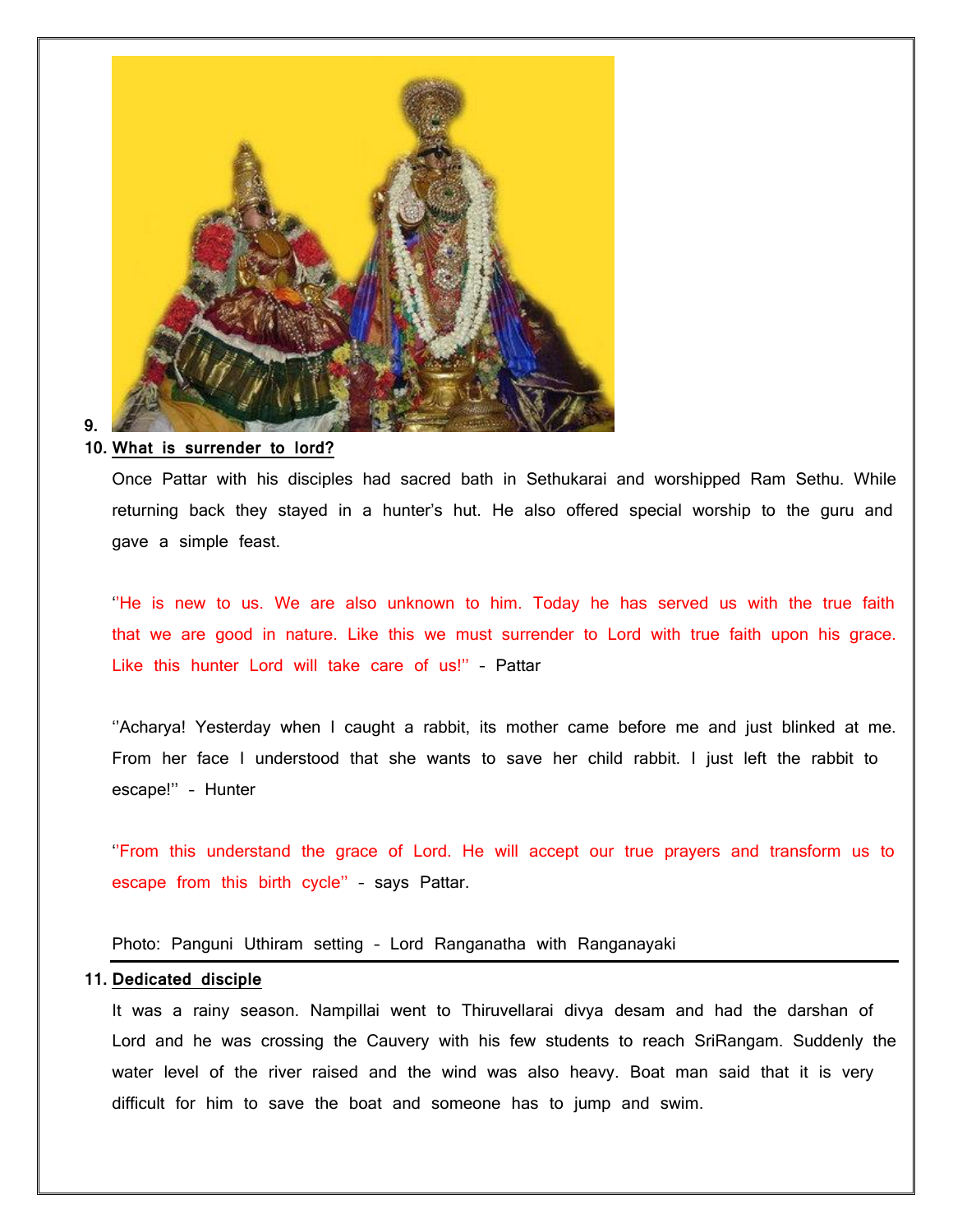Suddenly a woman jumped into Cauvery saying, ''Nampillai's feet will save me or take me to Vaikundam''. Everyone was shocked to see this. Nampillai immediately started chanting the mantras of Lord to save her. The woman was washed away by the wild waves and she got hold of a tree and escaped.

When she came back to the river bank she said, ''Guru's feet has saved me and tested me whether I am attached to this life and body''

Nampillai bestowed her with his grace of spirituality.

#### **12. ''I cannot leave you and Lord''**

Pinbu Azhagiya Perumal Jeeya was one among the famous tutors lived in SriRangam. One of his students was suffering from sickness. He asked him whether to survive or leave this life. The disciple requested his master to ask Lord to bless with few more years of life. The guru worried that his disciple is attached to body. But he went to Lord and addressed for his health.

Few days later when he came to see him he was talking to the friend as follows, ''Our Guru must now misunderstand me. I have no attachment to this body. But I cannot leave Lord Ranganatha. I always wish to see his sacred bath [Abishekam] and sit for a long time by seeing his graceful face! This cannot be enjoyed in Vaikundam''. When the tutor listened this he felt very proud about his student.

#### **13. Tolerance is the seed for salvation**

Mudhaliandan was Ramanujar's close disciple. His grandson was Kandhaadai Thozhappar. He was following Nampillai's lessons and accepted him as guru. Few years later he was jealous of his own guru's fame.

He tried to establish his own ashram based on his grandfather's lessons and fame. So he was very angry. One day he left to temple and shouted at Nampillai and his disciples who were having discourse about scriptures.

That evening his wife came to know about this and felt very bad about her husband's attitude. She says, ''my body belongs to you. But my atman belongs to Guru. Today you have insulted my Guru which cannot be excused. If I want to continue the family life, better surrender to guru and serve him for one mandalam [41 days – man's gestation time to cure any mental and physical sickness]

Her husband also accepted and realized his mistake. He left out to his ashram but when he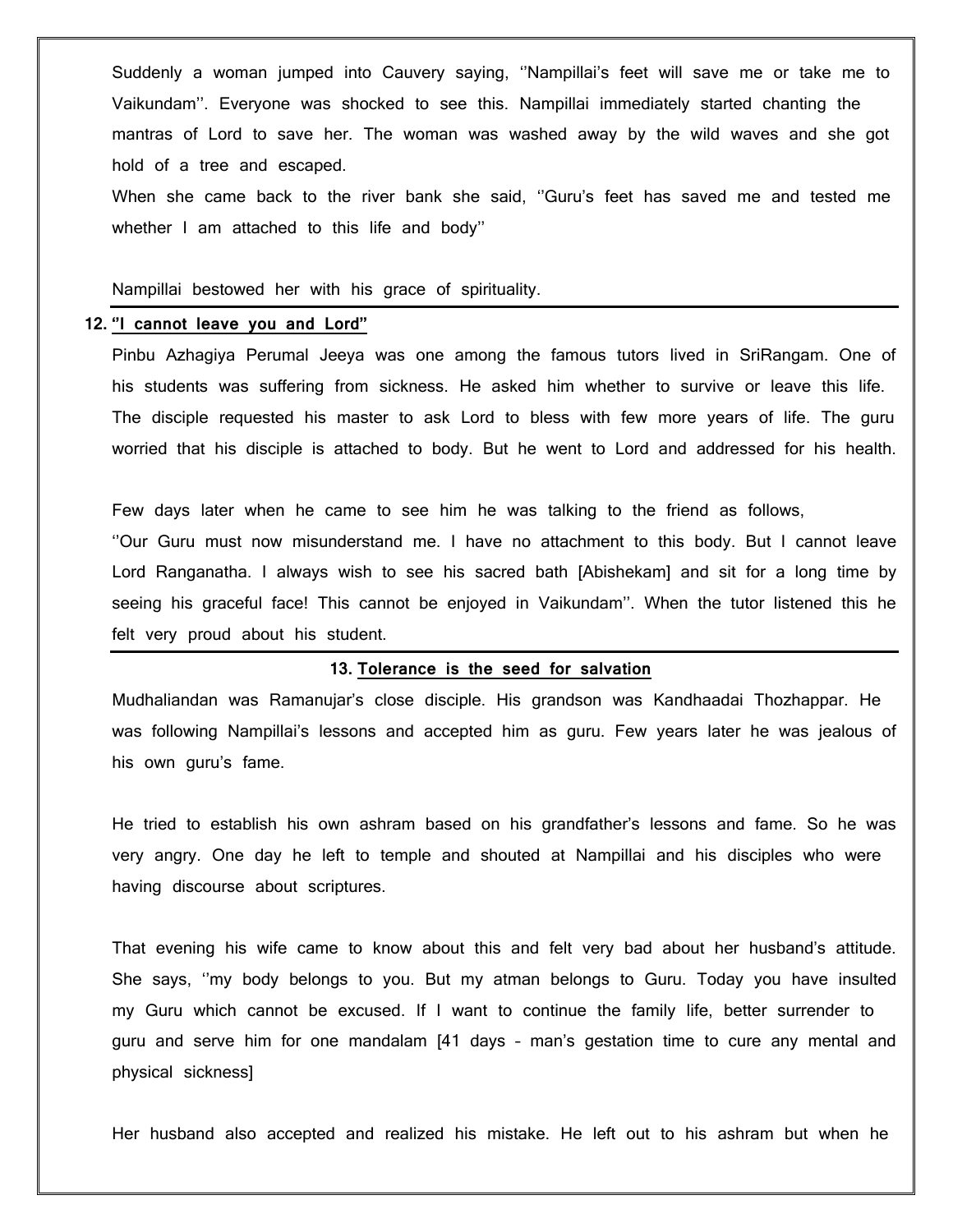reached Nampillai was sitting on the way to his ashram in the drizzling. He was shocked to see that.

''Dear friend! Thanks for abusing me. You have made me to shed my ego of anger.'' – Nampillai.

### **14. Physically constructing a compound wall is waste**

Veera Sundara Bhrama Raayan was a local xhief lived near SriRangam during Pattar's time. He was much dedicated to Lord Ranganatha. Once he sponsored a huge amount of money to erect a compound wall around a sub shrine within the temple complex. But the wall has to be erected by demolishing a guru's home. He was Pillai Pillai Alwan. So Pattar advised the chief to leave that home and erect the wall. He refused.

"In  $9<sup>th</sup>$  century A.D when Thirumangai Alwar planned to erect the wall around the temple he left the small garden maintained once by Thondar Adi Podi Alwar in  $7<sup>th</sup>$  century A.D with real respect to that devotee. Like this why cannot you do it? Physically constructing a fort wall cannot protect Lord. The wall has to be erected within our self through spiritual lessons to avoid enemies without disturbing the atman.'' – says Pattar.

The chief did not accept the words and demolished the tutor's home.

''Once I have demolished many homes like this and now I have to accept this karma! It is Lord's wish'' – says Pillai Pillai Alwan.

#### **15. ''It is time for Lord to listen about me''**

Pattar was enjoying Thiru Kai Thala Sevai [a festival in SriRangam during which, Lord will be hold in our hands to make us aware about our actions]. He was surrounded by his students. There came a Vaishnavite priest who does not like Pattar started abusing him before the public. His students were upset and tried to stop that.

''During every day when I do my poojas, I used to render all my problems mistakes which I need to change before Lord. Today Lord gave the opportunity to hear in front of his sanctum through this person. Si he will sure soon make me to get transform! Let us thank him!'' – says Pattar

### **16. ''Think about SriRama and his vaanara army''**

Veera Sikaamani Pallava Raayan was a small king in northern Tamil country. He came to SriRangam and had the darshan of Lord. Later he heard about the great tutor Pattar and went to his ashram.

''Gurudev! Please accept my humble respect at your feet! Please tell me a simple way to surrender to Lord. I cannot focus much in spirituality." - Chief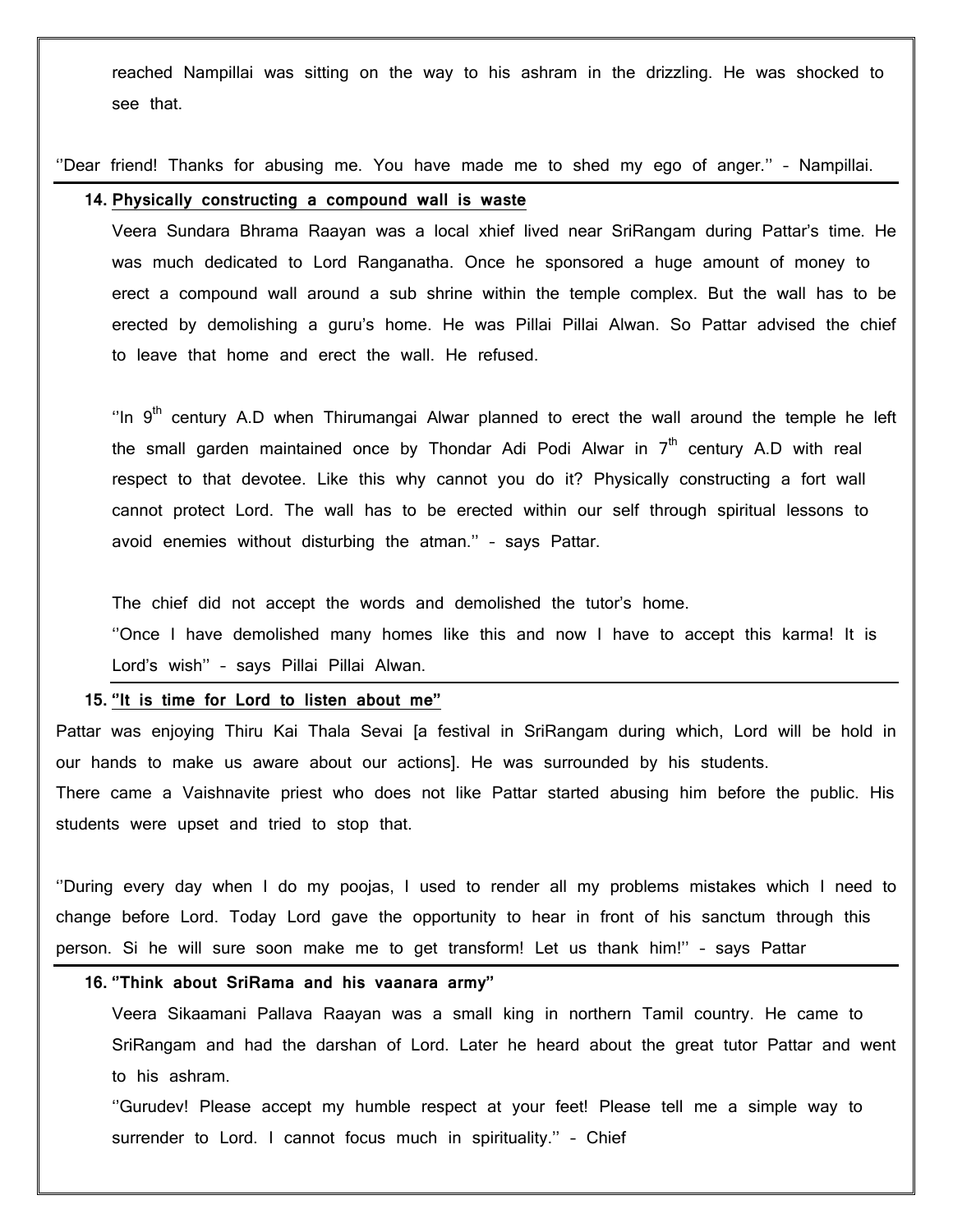''Dear king! Do not worry! It is very easy to surrender to Lord. When all vaanara soldiers came to Thirupullani sea shore to cross the ocean to reach Lanka, they were scared to see the deep sea.

SriRama understood this and he started talking very positively about their braveness and encourages them. Laxmana also did the same!

**Our thoughts are the monkeys. They are very powerful. But they have to be boosted up often. We also have to cross this sea of birth. For that our thoughts must be tamed and focused.** So just think and enjoy this scene from Ramayanam. SriRama will give you the mental courage. Just by thinking with deep awareness about any one aspect of Lord our mind can be transformed'' – says Pattar and initiated with Rama thaaraka namam.

#### **17. Nama jepam must be done with real awareness.**

Pattar's disciple was Nanjeeyar. He was from Karnataka. He was given initiation with special mantras.

**''Please do nama chanting with awareness. While doing when you getting deviated please think about your Guru and again pull back your mind and focus upon that.''** – Pattar.

\_\_\_\_\_\_\_\_\_\_\_\_\_\_\_\_\_\_\_\_\_\_\_\_\_\_\_\_\_\_\_\_\_\_\_\_\_\_\_\_\_\_\_\_\_\_\_\_\_\_\_\_\_\_\_\_\_\_\_\_\_\_\_\_\_\_\_\_\_\_\_\_\_\_\_\_\_\_\_\_

### **18. Why Lord Ranganatha is residing very near to Chandra pushkarani holy tank?**

Chandra – moon is the symbol of our mind. The mind has to be focused in spirituality to free our self from bondages. Chandra pushkarani tank is the main holy theertham in SriRangam. The main sanctum is just adjacent to that.

''Why Lord is residing here without going to SriLanka with Vibeshana?'' – A student questioned Pattar.

'' Once upon a time the elephant called Lord to rescue him from the crocodile Lord came from his abode Vaikuntam. Till his arrival that elephant can tolerate the pain of samsara. In this kaliyuga – era of ignorance we cannot tolerate our pains of life. So he is very near to Chandra tank. He is waiting for a call. But no one wants to call him. We are allowing the crocodile to chew our self.'' – says Pattar

#### **19. Service to Guru is service to Lord**

One day Pattar was arriving to his ashram in a palanquin. Suddenly he saw his disciple Nanjeeyar bearing the palanquin and shocked.

"a monk cannot carry the palanquin." - Pattar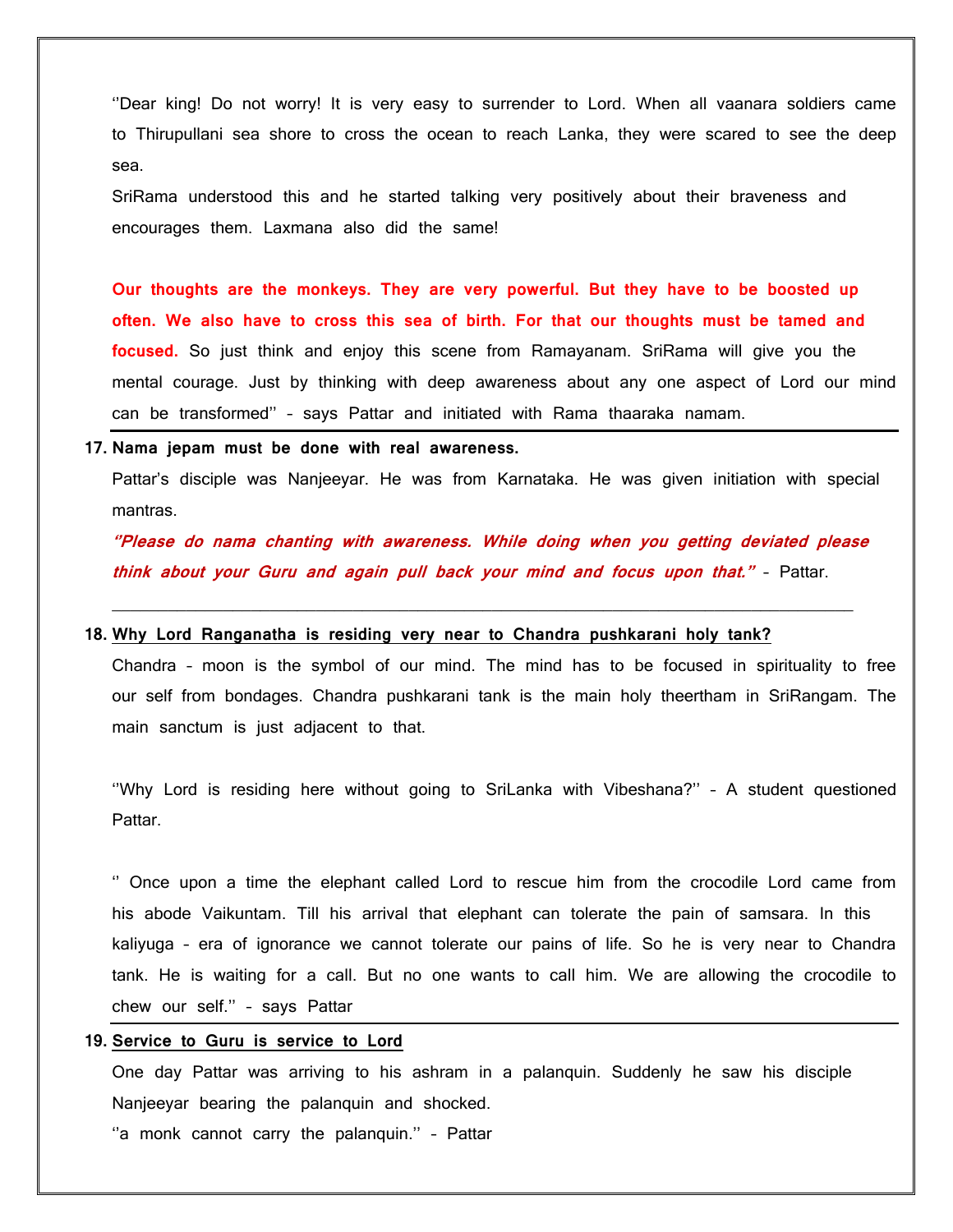''Dear Gurudev! I have attained your holy feet after giving up my family life. If this monk life is an obstacle to serve you better again I wish to go back to family life!'' – Nanjeeyar.

Pattar felt happy about his disciple's true service.

### **20. Why Rama was not a messenger to any one?**

This was the question from Siriya aathaan when Pattar was giving discourse in Ramayanam. ''Rama was born in a great dynasty. He left to forest by giving up his total attachment to materialistic life. So it was very easy for him to be a messenger. There was no king who can send him as messenger.'' – Pattar

#### **21. Final wishes before death**.

Nanjeeyar was suffering from sickness. He says I have covered this body with sickness to shed this body. I am preparing to get into consciousness. His disciples asked him to convey his last desires.

''I wish to have the divine darshan of Ranganatha's graceful majestic walk while having a procession.

I wish to see and listen to the dance drama of Arayar for Thirumangai Alwar's songs.'' Says Nanjeeyar.

#### **22. The first commentary written for Thiruvalmozhi**

Thiruvaimozhi recited by Namalwar is considered to be the sacred Tamil Veda equal to Sama Vedham. This has several great spiritual lessons for man to get salvation. It is considered to be very sacred. It has 1000 Tamil hymns.

Many acharyas has given long commentary for this scared scripture. One among them is Nampillai's commentary which is celebrated as a very special work. The commentary has been written on manuscripts by Vadakku Thiru Vedhi Pillai.

But in early times this was not appreciated. Written documentation may make others to get stagnant in further thinking. So Nampillai refused to give back the manuscripts. Later another disciple Eyunni Madhava Perumal asked Lord's permission and spoke to the guru and got permission to release the commentary.

### **23. 6 feet bug**

We can come across bugs as messengers to Lord in hymns of Alwars with romantic mood.